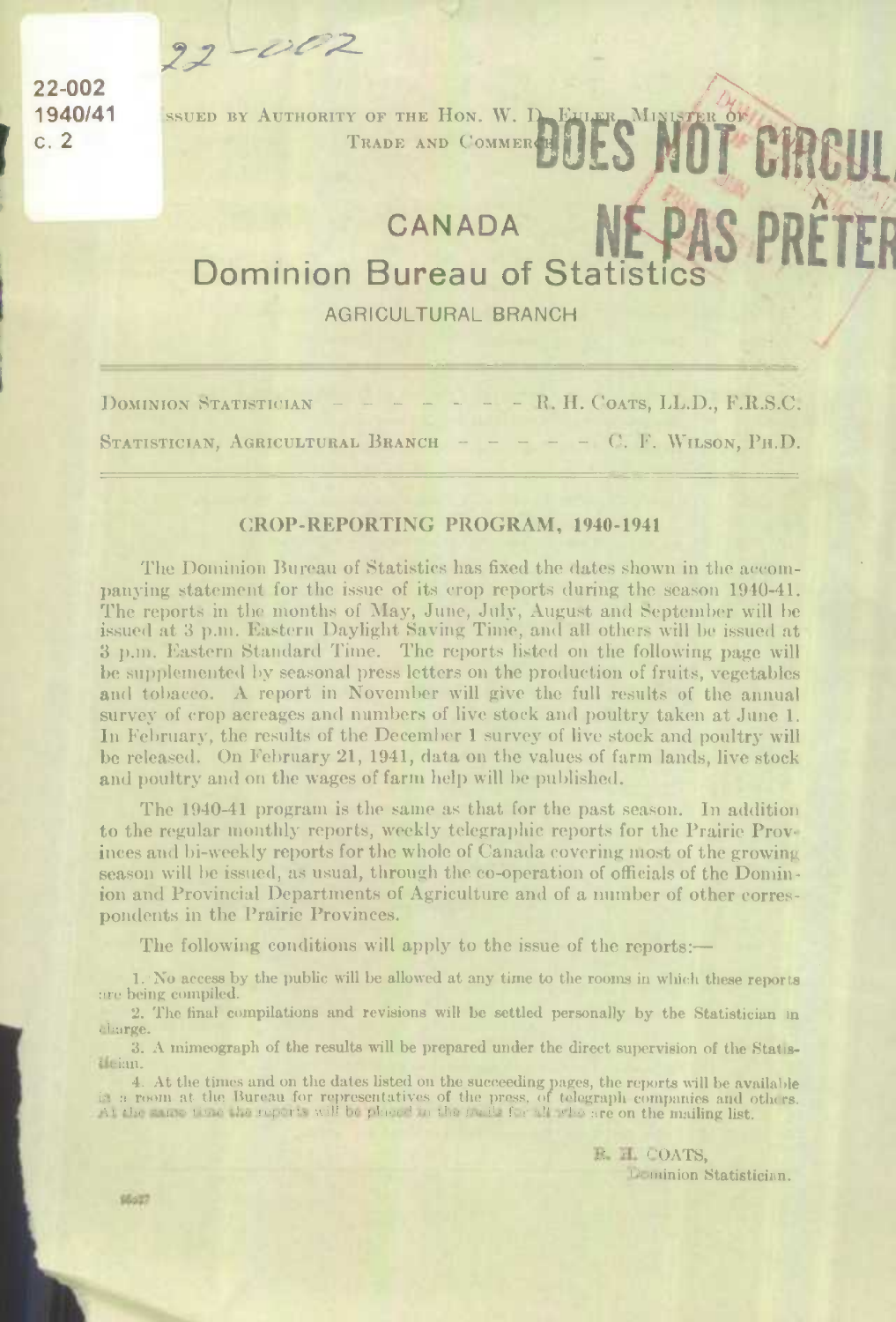| No.             | Date                               | Day                   | Time           | Subject                                                                                                                                                               |
|-----------------|------------------------------------|-----------------------|----------------|-----------------------------------------------------------------------------------------------------------------------------------------------------------------------|
|                 | 1940                               |                       | E.D.S.         |                                                                                                                                                                       |
| $\mathbf{1}$    | May<br>$\boldsymbol{\theta}$       | Thursday              | 3 p.m.         | Intentions to Plant Field Crops. Winter-Killing and Spring Condi-<br>tion of Fall Wheat, Fall Rye, and Hay and Clover Meadows.<br>Progress of Spring Seeding, Canada. |
| $\overline{2}$  | May<br>28                          | Tuesday               |                | 3 p.m. Telegraphic Crop Report, Prairie Provinces.                                                                                                                    |
| 3               | Juno-<br>$\frac{4}{3}$             | Tuesday               | 3 p.m.         | Telegraphic Crop Report, Canada.                                                                                                                                      |
| 4.              | June<br>$\sqrt{7}$                 | Friday                |                | 3 p.m. Condition of Field Crops at May 31. Canada.                                                                                                                    |
| 5               | June<br>11                         | Tuesday               | $3$ p.m.       | Telegraphic Crop Report, Prairie Provinces.                                                                                                                           |
| $6-$            | ∤June<br>18                        | Tuesday               | 3 p.m.         | Telegraphic Crop Report, Canada.                                                                                                                                      |
| 7               | June<br>25                         | Tuesday               | 3 p.m.         | Telegraphic Crop Report, Prairie Provinces.                                                                                                                           |
| 8               | July<br>3                          | Wednesday             | 3 p.m.         | Telegraphic Crop Report, Canada.                                                                                                                                      |
| 9               | July<br>$\boldsymbol{\vartheta}$   | Tuesday               | 3 p.m.         | Preliminary Estimate of<br>Condition of Field Crops at June 30.<br>Areas of Late-Sown Crops, Canada.                                                                  |
| 10              | $\boldsymbol{\theta}$<br>July      | Tuesday               | 3 p.m.         | Telegraphic Crop Report, Prairie Provinces.                                                                                                                           |
| 11              | July<br>16                         | Tuesday               | 3 p.m.         | Telegraphic Crop Report, Canada.                                                                                                                                      |
| $12 \,$         | July<br>23                         | Tuesday               | 3 p.m.         | Telegraphic Crop Report, Prairie Provinces.                                                                                                                           |
| 13              | 26<br>July                         | Finday                | 3 p.m.         | Estimate of Areas Sown to Principal Grain Crops in Prairio Prov-<br>inces.                                                                                            |
| 14              | July<br>30                         | Tuesday               | 3 p.m.         | Telegraphic Crop Report, Canada.                                                                                                                                      |
| 15              | $\overline{\mathcal{U}}$<br>Aug.   | Wednesday $3 p.m.$    |                | Telegraphic Crop Report, Prairie Provinces.                                                                                                                           |
| 16              | $\boldsymbol{9}$<br>Aug.           | Friday                | 3 p.m.         | First Estimate of Production of Fall Wheat, Fall Rye and Alfalfa.<br>Condition of Field Crops at July 31, Canada.                                                     |
| 17              | 12<br>Aug.                         | Monday                |                | 3 p.m. Stocks of Grain at July 31, Canada.                                                                                                                            |
| 18              | Aug.<br>13                         | Tuesday               | 3 p.m.         | Telegraphic Crop Report, Canada.                                                                                                                                      |
| 19              | Aug.<br>20                         | Tuesday               | 3 p.m.         | Telegraphic Crop Report, Prairie Provinces.                                                                                                                           |
| 20              | 27<br>Aug.                         | Tuesday               | 3 p.m.         | Telegraphic Crop Report, Canada.                                                                                                                                      |
| 21              | Sept.<br>$\frac{1}{2}$             | Wednesday             | 3 p.m.         | Telegraphic Crop Report, Prairie Provinces.                                                                                                                           |
| 22 <sub>1</sub> | Step t.<br>10                      | Tuesday               | 3 p.m.         | First Estimate of Production of Principal Grain Crops and Hay and<br>Condition of Late-Sown Crops, Canada.<br>Clover.                                                 |
| 23              | Oct.<br>$\boldsymbol{\mathcal{G}}$ | Wednesday             | E.S.<br>3 p.m. | First Estimate of Production of Root, Fodder and Late-Sown Crops,<br>Canada.                                                                                          |
| 24              | Nov.<br>8                          | Friday                | 3 p.m.         | Second Estimate of Production of Grain Crops, Canada.                                                                                                                 |
| $25\,$          | Nov. 15                            | $\text{Friday} \dots$ |                | 3 p.m. Second Estimate of Production of Root and Fodder Crops. Area<br>and Condition of Fall Wheat and Fall Rye. Progress of Fall<br>Ploughing, Canada.               |
| $2\beta$        | Dec. 11                            | Wednesday $3 p.m.$    |                | First Estimate of Value of Field Crops, Canada.                                                                                                                       |
|                 | 1941                               |                       |                |                                                                                                                                                                       |
| 27              | Jan. 21                            | Tuesday               | 3 p.m.         | Third Estimate of Production and Value of Field Crops, Canada.                                                                                                        |
| 28              | April 16                           | Wednesday             | $3$ p.m.       | Stocks of Grain at March 31, Canada.                                                                                                                                  |

 $\overline{2}$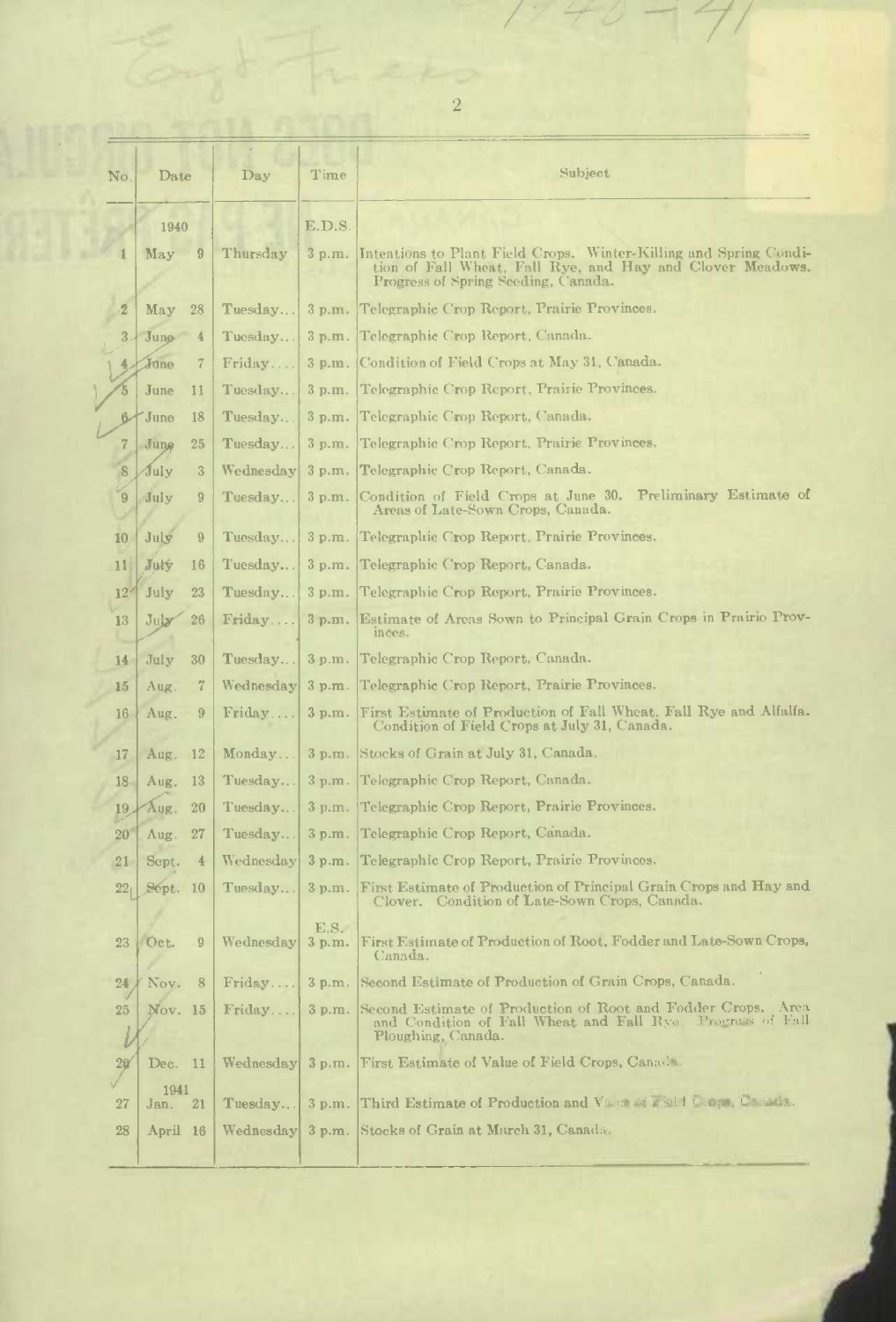| <b>JUNE</b>    | <b>JULY</b><br><b>AUGUST</b>                                                                                      |              |
|----------------|-------------------------------------------------------------------------------------------------------------------|--------------|
|                |                                                                                                                   |              |
| - S            | S<br>S<br>S                                                                                                       | S            |
|                | 5<br>2(3)<br>6<br>$\overline{4}$                                                                                  | 1 2 3        |
| 8<br>(7)       | 0 <br>$4 -$<br>7<br>$5\overline{)}$<br>$\left\{ \cdot \right\}$<br>6(7)<br> 2<br>8<br>13<br>$\left(9\right)$<br>8 | 10<br>(9)    |
| 14 <br>15      | $14$ $15$<br>17<br>18<br> 19 <br>20<br>$\frac{1}{2}$<br>(12)(13)<br>$\left\vert \omega \right\rangle$<br>15(6)    | $11 - 17$    |
| 14 20 21<br>22 | $(20)$ 21 22<br>21 22 23 24 25 26<br>27<br>15<br>19                                                               | $2 - 24$     |
| 29<br>28       | $25 \, 26$<br>$28   29 \text{ } (30) \text{ } 31$                                                                 |              |
|                |                                                                                                                   | 28129   3131 |

| <b>ISEPTEMBER</b> |                      |  |  |  |  |                       | <b>OCTOBER</b>                   |  |  |  | <b>NOVEMBER</b>                               |  |  |                         | <b>DECEMBER</b> |                      |  |  |  |  |  |  |
|-------------------|----------------------|--|--|--|--|-----------------------|----------------------------------|--|--|--|-----------------------------------------------|--|--|-------------------------|-----------------|----------------------|--|--|--|--|--|--|
|                   | SMTWTFS              |  |  |  |  |                       | SMTWTFS                          |  |  |  | SMIWTFS                                       |  |  |                         |                 | SMTWTFS              |  |  |  |  |  |  |
|                   | 123(4)567            |  |  |  |  |                       | 12345                            |  |  |  | $\left  \begin{array}{c} \end{array} \right $ |  |  |                         |                 | 1 2 3 4 5 5 7        |  |  |  |  |  |  |
|                   |                      |  |  |  |  | $8$ 9 (0) 11 12 13 14 | $6$ 7 8 9 10 11 12               |  |  |  |                                               |  |  | 3   4   5   6   7 (8) 9 |                 | $8$ 9 10 11 12 3 14  |  |  |  |  |  |  |
|                   | 15 16 17 18 19 20 21 |  |  |  |  |                       | 13   14   15   16   17   18   19 |  |  |  | $10$   11   12   13   14 $(15)$ 16            |  |  |                         |                 | 15 6 7 8 9 20 21     |  |  |  |  |  |  |
|                   |                      |  |  |  |  | 22 23 24 25 26 27 28  | 20 21 22 23 24 25 26             |  |  |  |                                               |  |  | 17 18 19 20 21 22 23    |                 | 22 23 24 25 26 27 28 |  |  |  |  |  |  |
|                   | $29 \mid 30$         |  |  |  |  |                       | 27 28 29 30 31                   |  |  |  |                                               |  |  | 24 25 26 27 28 29 30    |                 | 29   30   31         |  |  |  |  |  |  |

|    | $Q_{4}$           |                |              |                |                |    |                |                 |                |    |     |                |    |  |                                 |                |                |                |              |              |               |                 |                |              |                   |                |       |    |
|----|-------------------|----------------|--------------|----------------|----------------|----|----------------|-----------------|----------------|----|-----|----------------|----|--|---------------------------------|----------------|----------------|----------------|--------------|--------------|---------------|-----------------|----------------|--------------|-------------------|----------------|-------|----|
|    | <b>JANUARY</b>    |                |              |                |                |    |                | <b>FEBRUARY</b> |                |    |     |                |    |  |                                 |                |                |                | <b>MARCH</b> |              |               | <b>APRIL</b>    |                |              |                   |                |       |    |
| S. | M T               |                | W            | TF             |                | S  | S.             |                 | <b>MT</b>      | W  | TFS |                |    |  | S                               | M              | $\blacksquare$ | W              | T F          |              | S             |                 | S M            | $\bigoplus$  | W                 | TF             |       | S  |
|    |                   |                | $\mathbb{L}$ | $\overline{c}$ | $\overline{3}$ | 4  |                |                 |                |    |     |                |    |  |                                 |                |                |                |              |              | $\frac{1}{2}$ |                 |                | $\mathbb{Z}$ | 2 <sup>1</sup>    | $\overline{3}$ |       | 45 |
| 5  | 6                 | $\overline{7}$ | 8            | $\overline{9}$ | $ 10\rangle$   |    | $\overline{c}$ | $\overline{3}$  | $\overline{4}$ | 5  | 6   | $\overline{7}$ | 8  |  | $\mathbb{R}^2$                  | $\overline{3}$ | $\frac{1}{2}$  | 5 <sup>1</sup> | 6            | $\mathbb{T}$ | $\beta$       | $6\overline{6}$ | $\overline{7}$ | $\theta$     | $\hbox{\large g}$ | 10             | 11:12 |    |
|    | 12   13   14   15 |                |              | 16             | 17             | 18 | $\overline{9}$ | 10              | $\mathbf{H}$   | 12 | 3   | 4              | 15 |  | $\mathcal{G}$                   | $ 0\rangle$    | 1              |                | 12   13      | 4            | 15            | 13              | 14             | 15           | (16)              | $1.7 -$        | 18    | 19 |
| 19 | 20 <sub>2</sub>   | (21)           | 22           | 23             | 24             | 25 | 6              | 17              | 8              | 19 | 20  | 21             | 22 |  | 16                              | 7              | 8              | 19             | 20           | 2            | 22            |                 | 20   21        | 22           |                   | 23:20          | 25    | 26 |
|    | 26   27           | 28 29          |              | 30             | 31             |    |                | 23 24 25        |                | 26 | 27  | 28             |    |  | $\frac{23}{30}$ $\frac{24}{31}$ |                | 25             |                | 26   27   28 |              | 29            |                 |                |              | 27   28   29   30 |                |       |    |
|    |                   |                |              |                |                |    |                |                 |                |    |     |                |    |  |                                 |                |                |                |              |              |               |                 |                |              |                   |                |       |    |